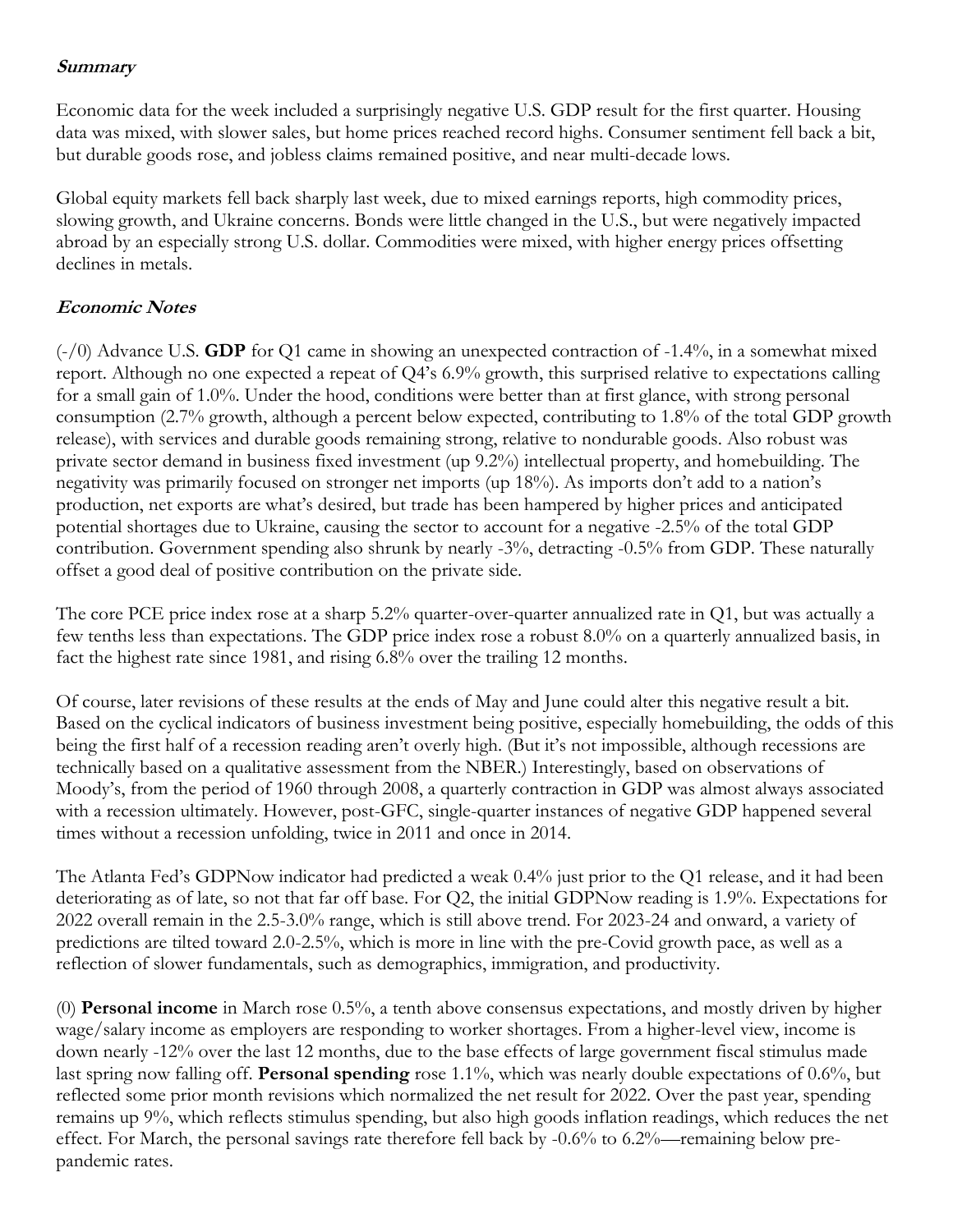The PCE price index rose 0.9% on a headline level, and 0.3% for core, which was largely in line with expectations. On a year-over-year basis, PCE inflation rose 6.6% and 5.2% on a headline and core level, respectively. The core number shows some deceleration from the prior month, which brings questions about the timing of the inflation peak.

(0/+) **Durable goods** orders for March rose by 0.8%, just short of the 1.0% gain expected, but a reversal of the prior month. Removing transportation orders, the gain improved to 1.1%, and 1.0% on a core capital goods order level. Core capital goods shipments rose 0.2%, less than half that expected by median forecast. In March, orders for autos (up 5%), computers/electronics (up 2-4%), and other machinery and metals led the way. Durable goods orders overall are up 10% over the trailing 12 months. Demand remains strong, seen in the record level of orders that remain unfilled, being hampered by the well-documented supply issues, in nearly all industrial segments. Although recession worries and probabilities have certainly risen, strength in these areas has the potential of keeping economic growth slowing at bay (assuming the orders can be filled).

(+) The **S&P/Case-Shiller home price index** for February rose by 2.4%, which was the largest single-month gain in the history of the series, and beat expectations of 1.5%. All 20 cities saw a gain for the month, led by West Coast markets San Diego, Seattle, and LA—each up 3.0-3.5%. Year-over-year, the index accelerated higher by 1.3% to 20.2%, which was also a new historical high for that measure.

(+) The **FHFA house price index** rose 2.1% in February, also surpassing the 1.5% expected by consensus. All nine national segments experienced positive results, led by the South Atlantic and Mountain regions—up 2.5- 3.0%. Year-over-year, the rate of change rose by 1.2% to 19.5%, which was a new high as well.

(-) **New home sales** in March fell back by -8.6% to a seasonally-adjusted annualized level of 763k units, well below the median forecast calling for a -0.6% decline. However, sales for the prior two months were revised notably higher. Every region experienced a decline in March, with results most negative in the South and West. The median new home price was up 21% from last year at \$436,700, with the average price up 26% at \$523,900. The months' supply of new homes ticked up by 1.2 to 6.4, as sales slowed and inventories continue to refill (most of the inventory remains under the category 'homes under construction'). Interestingly, new home sales are down -13% from levels a year ago. As with existing home sales, higher mortgage rates and higher prices (per the Case-Shiller and FHFA data), not to mention still-low inventories, have resulted in mixed housing data on a month-to-month basis. It appears new single-family homes under construction is at its highest level in over 15 years; however, it remains at only three-quarters of the more 'normal' building levels at the turn of the century in 2000ish era.

(-) **Pending home sales** for March declined by -1.2%, just further than the -1.0% forecasted by consensus. Year-over-year, pending sales fell by -9%. While sales rose in the Northeast, the Midwest saw declines of over - 5%. As usual, these tend to act as a leading indicator for upcoming month existing home sales.

(-) The Conference Board's **index of consumer confidence** for April fell by -0.3 of a point to 107.3, below the expected 108.2. Assessments of current conditions fell back by over a point, while expectations for the future improved by almost half a point. The labor differential, measuring the ease in finding jobs, fell back a few points, but remains close to a record level of strength.

(-) The final **Univ. of Michigan index of consumer sentiment** for April showed a tick down of -0.5 of a point to 65.2, below the unchanged 65.7 expected. The underlying data showed that the assessments of current conditions rose, while expectations for the future fell back by nearly -2 points. Inflation expectations for the coming year were unchanged at 5.4%, as were those for the next 5-10 years at 3.0%. Perhaps surprisingly, inflation expectations, which are closely watched by the Fed, and remain somewhat of a riddle to economists, have stayed fairly static over the last few months.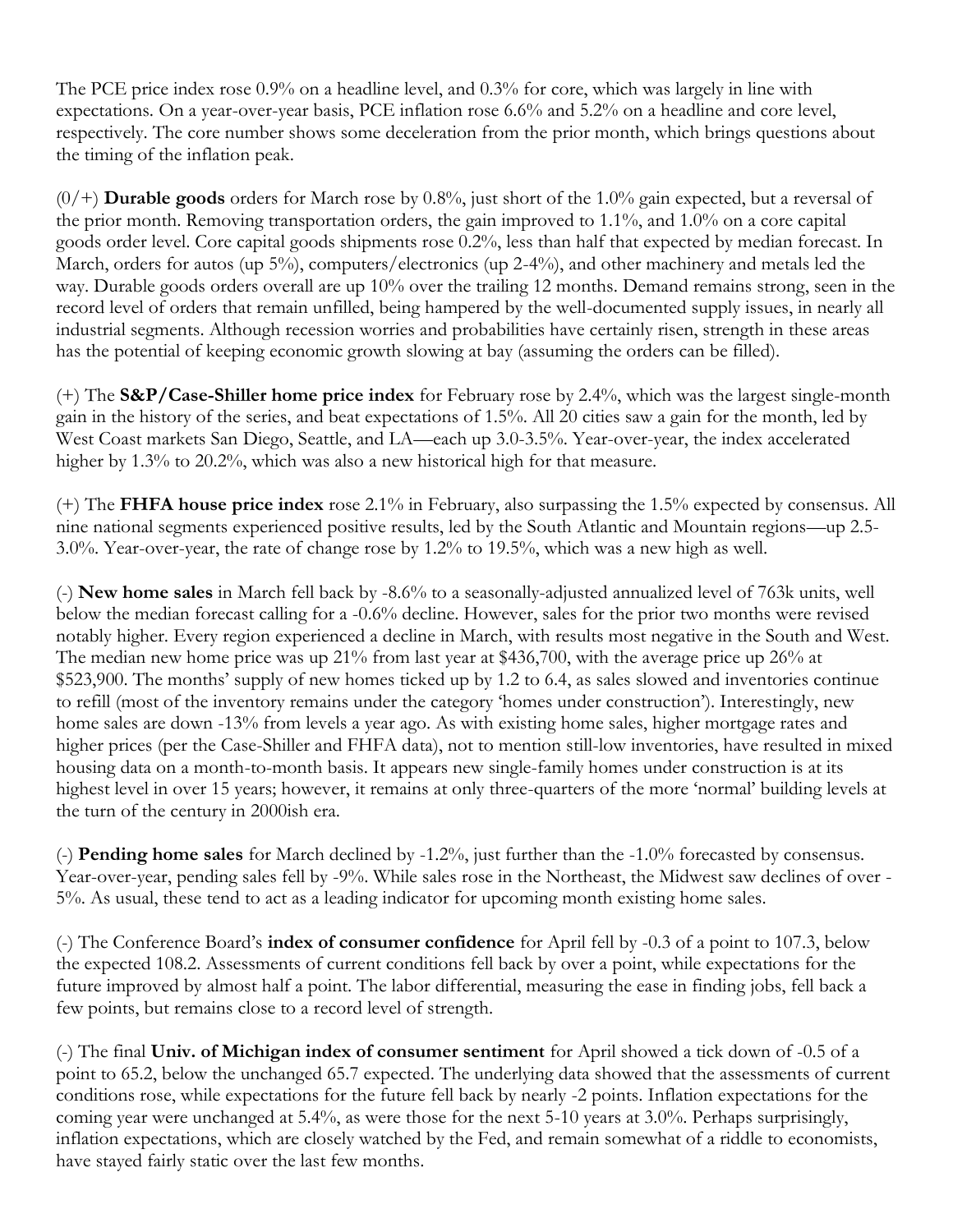(0/+) **Initial jobless claims** for the Apr. 23 ending week fell by -5k to 180k, which was on target with median expectations. **Continuing claims** for the Apr. 16 week fell by a meager -1k to 1.408 mil., which was a bit above the 1.399 mil. consensus estimate. With claims at such low levels, room for improvement remains contained, as company layoffs seem to be minimal, with a need for more workers rather than less.

| Period ending 4/29/2022  | 1 Week $\frac{0}{0}$ | YTD $(\% )$ |
|--------------------------|----------------------|-------------|
| <b>DJIA</b>              | $-2.47$              | $-8.73$     |
| S&P 500                  | $-3.26$              | $-12.92$    |
| <b>NASDAQ</b>            | $-3.92$              | $-21.00$    |
| Russell 2000             | $-3.94$              | $-16.69$    |
| <b>MSCI-EAFE</b>         | $-2.20$              | $-12.00$    |
| MSCI-EM                  | 0.08                 | $-12.15$    |
| Bloomberg U.S. Aggregate | $-0.01$              | $-9.50$     |

## **Market Notes**

| <b>U.S. Treasury Yields</b> | 3 Mo. | 2 Yr. | 5 Yr. | $10 Yr$ . | 30 Yr. |
|-----------------------------|-------|-------|-------|-----------|--------|
| 12/31/2021                  | 0.06  | 0.73  | 1.26  | 1.52      | 1.90   |
| 4/22/2022                   | 0.83  | 2.72  | 2.94  | 2.90      | 2.95   |
| 4/29/2022                   | 0.85  | 2.70  | 2.92  | 2.89      | 2.96   |

U.S. equities experienced a volatile week, falling back near -15% correction territory from peak levels, with April returns coming in as the poorest month since March 2020. Results during the week were largely driven back and forth by earnings news during one of the busier reporting segments for S&P 500 companies. Stocks bounced back slightly early on, partially driven by positive sentiment (for non-financial reasons to some extent) surrounding Elon Musk's bid for Twitter, before suffering again early in the week with additional bad news from China—lockdowns were continuing with the potential for spread to Beijing and other cities. Most directly, the zero-Covid policies in China have cut manufacturing and shipping activity dramatically, which continues to have far-reaching global consequences. However, the Chinese government has been moving toward additional stimulative measures in attempts to offset the slowdowns, countercyclically to most other world nations at this stage. Increasing nuclear rhetoric from Russia, in response to Ukrainian weapons shipments and severe sanctions, also weighed on sentiment.

Every industry sector lost ground for the week, with consumer discretionary declining over -7% (led downward by Amazon following a poor earnings report, and Tesla, with worries over potential owner distractions and stock technicals in the acquisition of Twitter), followed by financials and communications. Leaders were a mixed bag of energy and materials, with sustained minimal losses for the week in keeping with their recent leadership, as well as technology and consumer staples. Real estate also declined over -5% for the week.

Foreign stocks were mixed, with emerging markets ending flat for the week and Japan faring well, with minimal losses, outperforming Europe and U.K. European governments are contemplating additional sanctions against Russia, as well as cultivating plans to wean off petroleum imports from the region entirely (timeframe to be determined). The re-election of French president Macron provided a bit of relief to markets uncertain about policies of the potential replacement Le Pen. In emerging markets, returns were all over the board, with declines in Brazil, Mexico, and Asia, offset by gains in China. As mentioned, due to Chinese economic weakness, news from government meetings has focused on fiscal stimulus, including tax cuts, new infrastructure plans, and consumption support.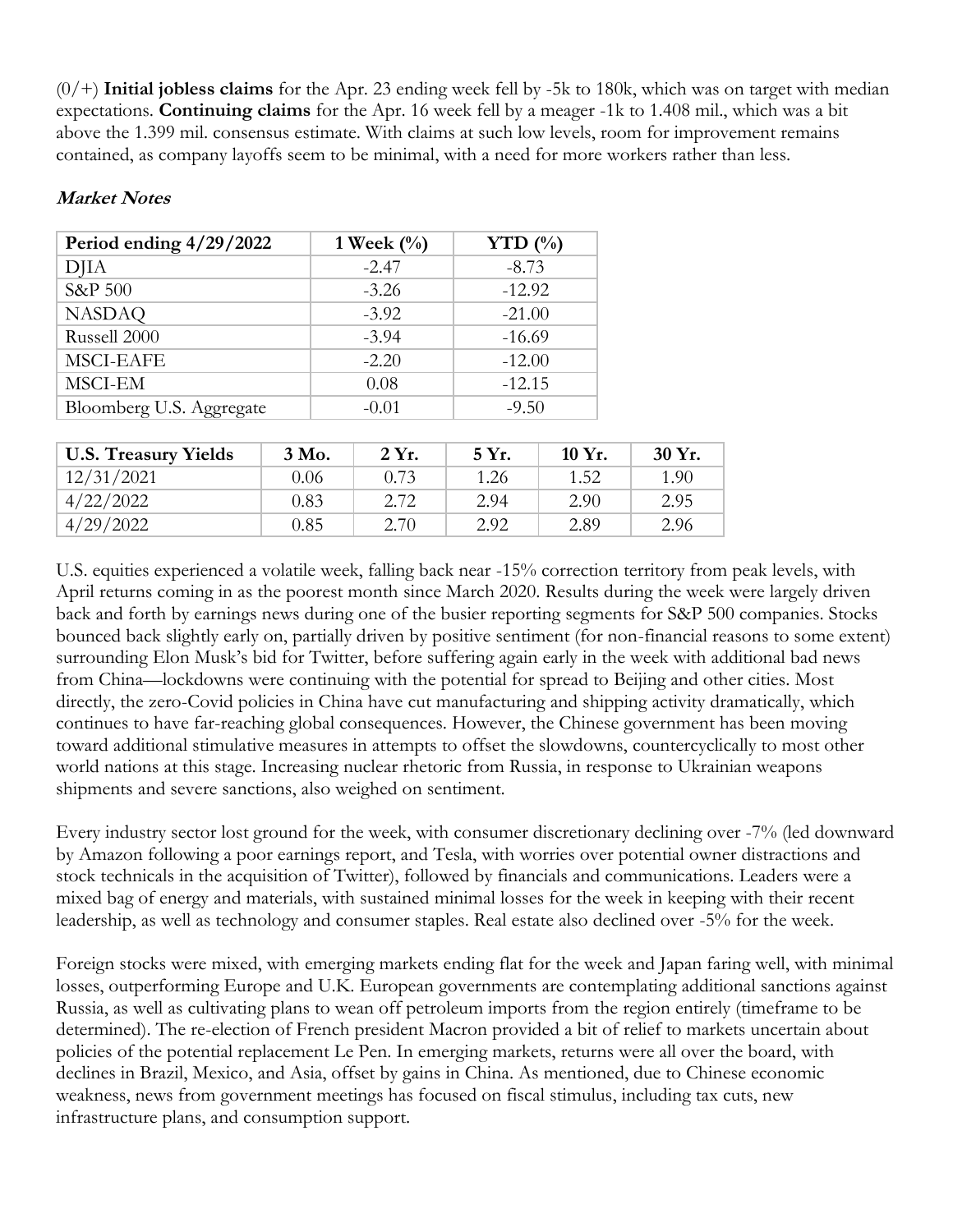As of Friday, per FactSet, 55% of S&P firms have reported Q1 earnings results. Although it might be a surprise considering recent market volatility, 80% of firms have reported a positive surprise on the earnings side, and over 70% on the revenue side. Earnings growth on a year-over-year basis is just over 7%, which is close to the 30-year average, but below the 9% average rate of the past ten years. Recent weaker price activity and better earnings have brought the 12-month forward P/E to 18.1 (above the 10-year average of 16.9). Interestingly, due to the concentration of the larger members of the S&P, if Amazon were excluded, earnings growth would have risen to over 10%. Of course, this pales in comparison to the year-over-year number of over 90% from March 2021, which reflected the impact of Covid in both directions, but remains solidly expansionary.

Stock market volatility rattles many investors, as it the first worry is often 'crash', but underlying context is helpful. If one believes that financial markets are at least partially 'efficient', securities prices on any given day should reflect the net effect of all investor opinions: bullish, bearish, and neutral. If there is seeming agreement on or at least stability in broader fundamentals, such as future earnings growth, inflation, interest rates, commodity prices, or geopolitics, market prices are less likely to see extreme day-to-day movement. However, when there is greater disagreement on near-term outcomes, or a wider span of possibilities (good and bad), the 'price discovery' function of markets takes over, creating greater volatility. This may last for a short time or longer, based on the uncertainty of the underlying inputs. Note that this is different than a 'crash', which is tends to exhibit a sell-first-and-ask-questions-later behavioral panic, where such a probabilistic evaluation is not conducted in that short a time span. Obviously, today's inputs include a variety of data to digest, such as the Ukraine war and impact on commodity prices and inflation, not to mention chances of a wider conflict, underlying inflation prior to the war, Covid continuing into an endemic stage (it seems) but including Chinese lockdown duration, central bank monetary policy, and the impact of all onto upcoming economic growth and corporate earnings. There is a lot here to digest, and conditions continue to change by the week, causing prices to change in line with changing news and assumptions.

U.S. bonds were stable last week, as interest rates calmed a bit, perhaps with a bit of buying pressure from flows away from equities. Treasuries earned positive returns, outperforming both investment-grade and high yield corporates, which lost a bit of ground, along with a typical positive correlation of credit spreads to equity prices. Foreign bonds lost a percent or more in both developed and emerging markets, with rising rates and the U.S. dollar gaining another two percent for the week. The U.S. dollar has reached another peak not seen since 2016, largely due to 'carry' considerations. For example, as the U.S. Federal Reserve has moving to a higher rate regime, large investors looking for places to park spare cash will choose a higher-rate environment, rather than a static low-interest rate currency like the Japanese yen or euro.

Commodities were mixed for the week, with gains in energy offset by declines in industrial and precious metals. The price of crude oil rose by over 2% to nearly \$105/barrel, and natural gas prices rose another 9%. The surge in natural gas was on the heels of global supply concerns following Russia's stoppage of exports to Poland and Bulgaria as a punishment for their refusal to pay in rubles. Natural gas supply dynamics have been one of the largest wildcards affecting the European economy over the past two months, and it's expected will continue to be so.

Have a good week.

Ryan M. Long, CFA Director of Investments FocusPoint Solutions, Inc.